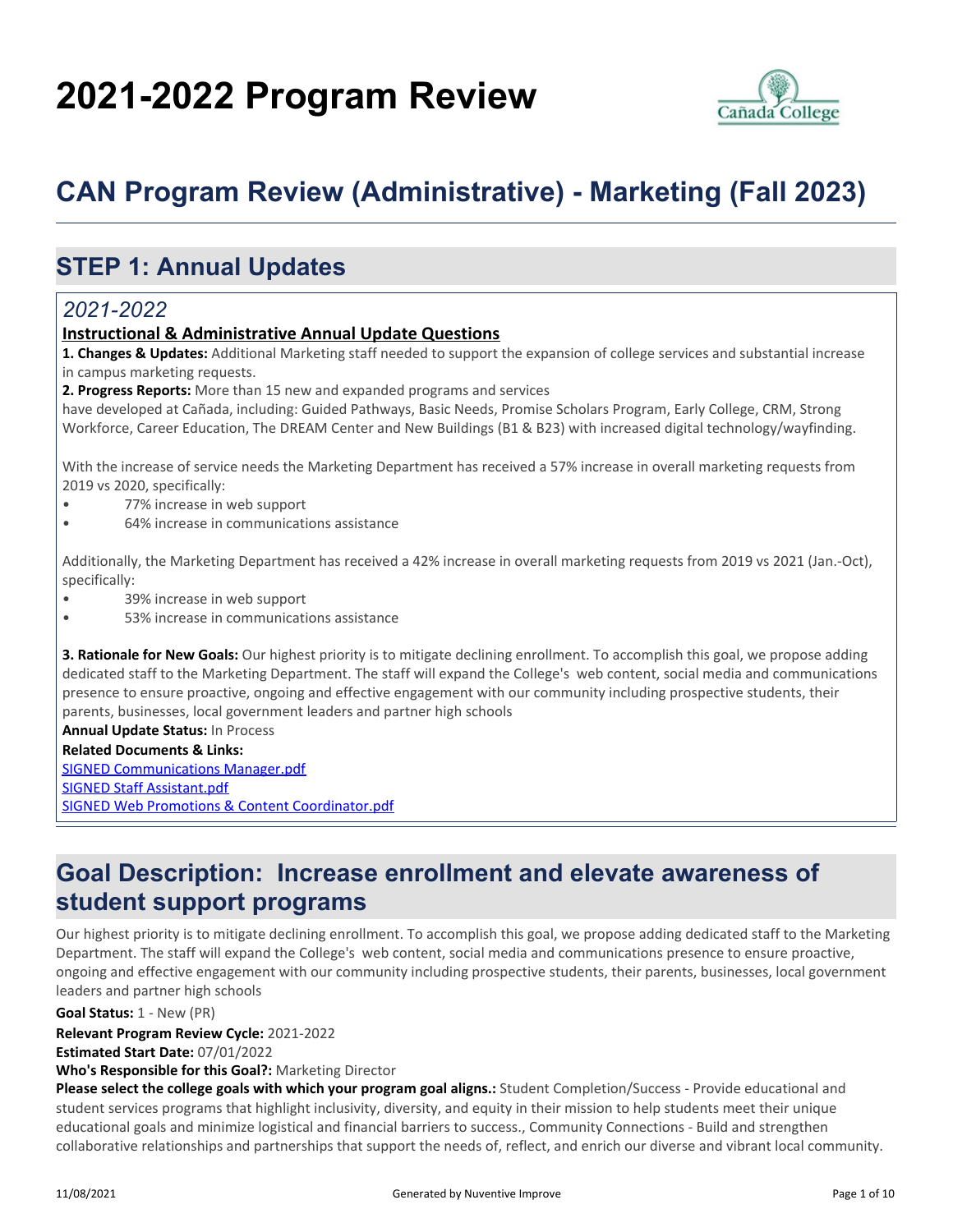## **CAN Program Review (Administrative) - Marketing (Fall 2023)**

**Please select the college strategic initiatives with which your program goal aligns.:** Develop Clear Pathways, Improve Student Completion, Implement Promise Scholars Program, Expand Cohort Bridge Programs, K-12 & Adult School Partnerships, Connect Students with Internships and Mentorships, Create an Alumni Network, Build Relationships with Employers, Enhance Marketing, Hold On-Campus Events, Partner with 4-Year Colleges and Universities, Create Process for Innovation, Promote a Climate of Inclusivity

### *Action Plans*

**2019-2020 -** Follow the new position proposal process to obtain a staff members who will develop and deploy the College's overall digital presence, including web, social media, video and digital messaging. Supports the Director of Community Relations & Marketing in developing communications content, as directed. (Active)

**Who's Responsible for Completing this Action Plan?:** Megan Rodriguez Antone **Estimated Completion Date:** 7/1/20

### *Resource Requests*

### **Office Space -**

One collaborative space for entire the team to work together, creating a hub for creativity, idea sharing and optimal productivity.

**Status:** Continued Request - Active

**Type of Resource: Facilities** 

**Cost:** 0

**One-Time or Recurring Cost?:** One-Time Cost

**Critical Question: How does this resource request support closing the equity gap?:** One collaborative space for entire the team to work together, creating a hub for creativity, idea sharing and optimal productivity. The position supports the Marketing Department in collaboration to develop, implement and grow impactful, cost-effective digital and print communication strategies and campaigns on behalf of our college.

**Critical Question: How does this resource request support Latinx and AANAPISI students?:** This request supports the Marketing team to be housed together in one space, allowing for ample collaboration to develop marketing, messaging and overall communication that is relevant, current, impactful and aligns with our college mission, commitment to anti-racism to serve our Latinx and AANAPISI community.

#### **Resource Priority Ranking:** Medium Priority

**Budget for College Translation Service -** Allocated funds for translation services (including Spanish, Tagalog and/or Mandarin, etc.) to publish marketing and informational material in languages that are critical to our community. (\$15,000 for 2-year contract (\$7,500/year)

**Status:** New Request - Active

**Type of Resource:** Contract Services

**Cost:** 7500

**One-Time or Recurring Cost?:** Recurring Cost

**Critical Question: How does this resource request support closing the equity gap?:** Translation to publish marketing and informational material in languages that are critical to our community.

**Critical Question: How does this resource request support Latinx and AANAPISI students?:** This request supports the Marketing team to translate marketing, messaging and overall communication that is relevant, current, impactful and aligns with our college mission, commitment to anti-racism to serve our Latinx and AANAPISI community.

**Resource Priority Ranking:** High Priority

**Communications Manager -** The Communications Manager position holds a focus on content development for community engagement, campus stories and reports. Manages college social media accounts and develops social media and content editorial calendar, leads digital marketing and photography. Coordinates all collegewide translation services. Responsible for story idea assignments for college content partners, manages student assistant project assignments, coordinates creative efforts and serves as back-up Public Information Officer (PIO).

**Status:** New Request - Active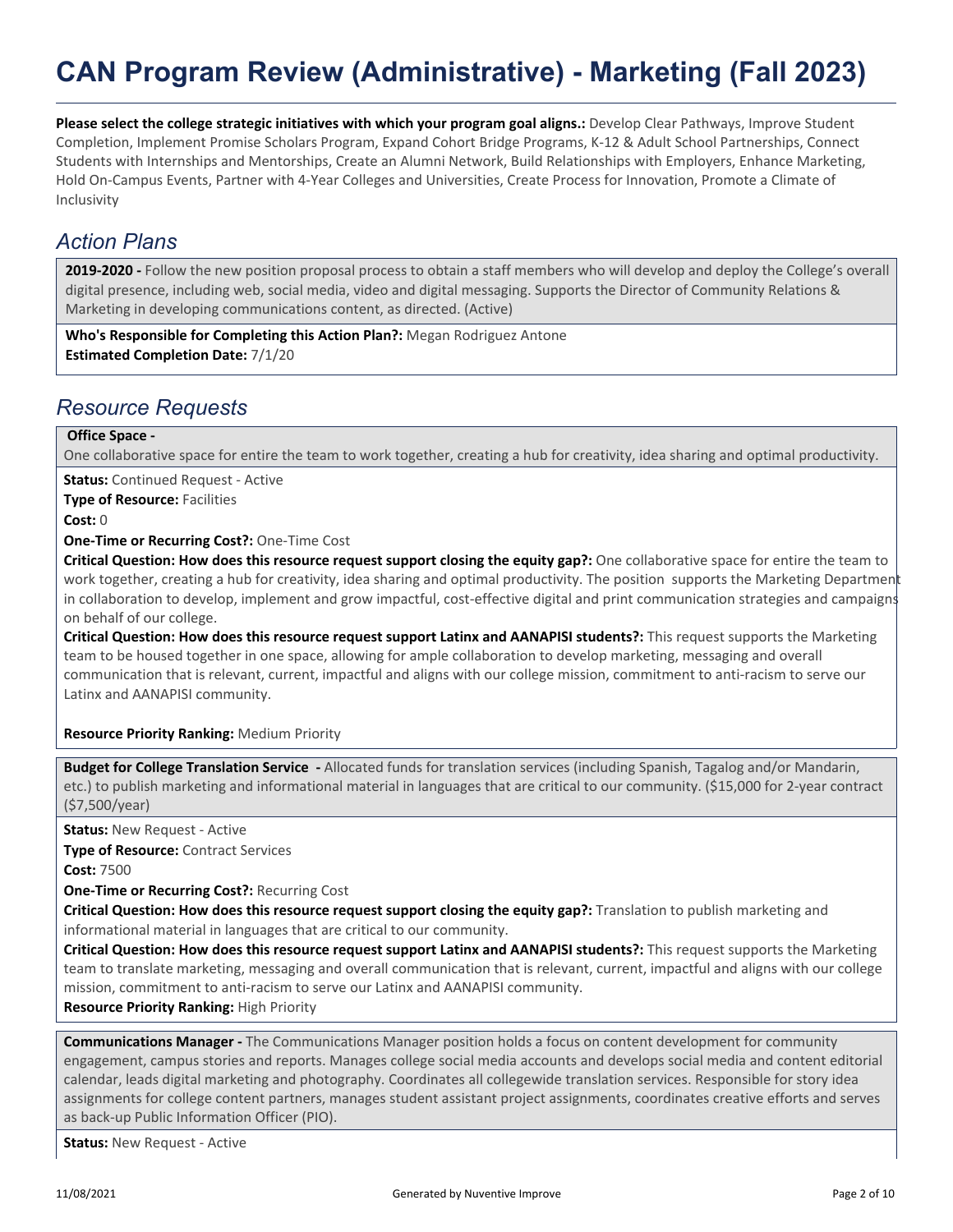#### **Type of Resource:** Non-Instructional Personnel

**Cost:** 91000

**One-Time or Recurring Cost?:** Recurring Cost

**Critical Question: How does this resource request support closing the equity gap?:** The position aligns with and supports the College mission and strategic goals by working with faculty, staff, and students to develop, implement and grow impactful, costeffective digital and print communication strategies and campaigns on behalf of our college. These efforts position Cañada as a learning-centered environment, ensuring that all students in our community have equitable opportunities to achieve their transfer, career education and lifelong learning educational goals, thus enhancing public awareness of the educational and enrichment opportunities at the College.

**Critical Question: How does this resource request support Latinx and AANAPISI students?:** This position ensures marketing, messaging and overall communication is relevant, current, impactful and aligns with our college mission, commitment to anti-racism to serve our Latinx and AANAPISI community.

**Resource Priority Ranking:** High Priority

**Increased Budget for Student Assistants -** Funds to increase student assistant hours to assist in completing marketing requests on behalf of the campus community. This way, the staff can focus its efforts on developing marketing aimed to increase public awareness and support of College's programs, services, and activities to support enrollment efforts. Budget for 3 student assistants to each work 20 hours per week (estimating salary level is D at \$20.37/hr). (\$40,000)

**Status:** Continued Request - Active

**Type of Resource:** Non-Instructional Personnel

**Cost:** 40000

**One-Time or Recurring Cost?:** Recurring Cost

**Critical Question: How does this resource request support closing the equity gap?:** The request aligns supports the Marketing Department to develop, implement and grow impactful, cost-effective digital and print communication strategies and campaigns on behalf of our college. These efforts position Cañada as a learning-centered environment, ensuring that all students in our community have equitable opportunities to achieve their transfer, career education and lifelong learning educational goals, thus enhancing public awareness of the educational and enrichment opportunities at the College.

**Critical Question: How does this resource request support Latinx and AANAPISI students?:** This request supports the Marketing team to develop marketing, messaging and overall communication that is relevant, current, impactful and aligns with our college mission, commitment to anti-racism to serve our Latinx and AANAPISI community.

**Resource Priority Ranking:** Medium Priority

#### **Promotions & Web Content Coordinator**

**Status:** New Request - Active

**Type of Resource:** Non-Instructional Personnel **Cost:** 76000

**One-Time or Recurring Cost?:** Recurring Cost

**Critical Question: How does this resource request support closing the equity gap?:** Develops and deploys the College's overall digital presence, including web, social media, video and digital messaging. These efforts position Cañada as a learning-centered environment, ensuring that all students in our community have equitable opportunities to achieve their transfer, career education and lifelong learning educational goals, thus enhancing public awareness of the educational and enrichment opportunities at the College.

**Critical Question: How does this resource request support Latinx and AANAPISI students?:** This position ensures marketing, messaging and overall communication is relevant, current, impactful and aligns with our college mission, commitment to anti-racism to serve our Latinx and AANAPISI community.

**Resource Priority Ranking:** High Priority

#### **Staff Assistant**

**Status:** New Request - Active

**Type of Resource:** Non-Instructional Personnel

**Cost:** 60000

**One-Time or Recurring Cost?:** Recurring Cost

**Critical Question: How does this resource request support closing the equity gap?:** The position aligns supports the Marketing